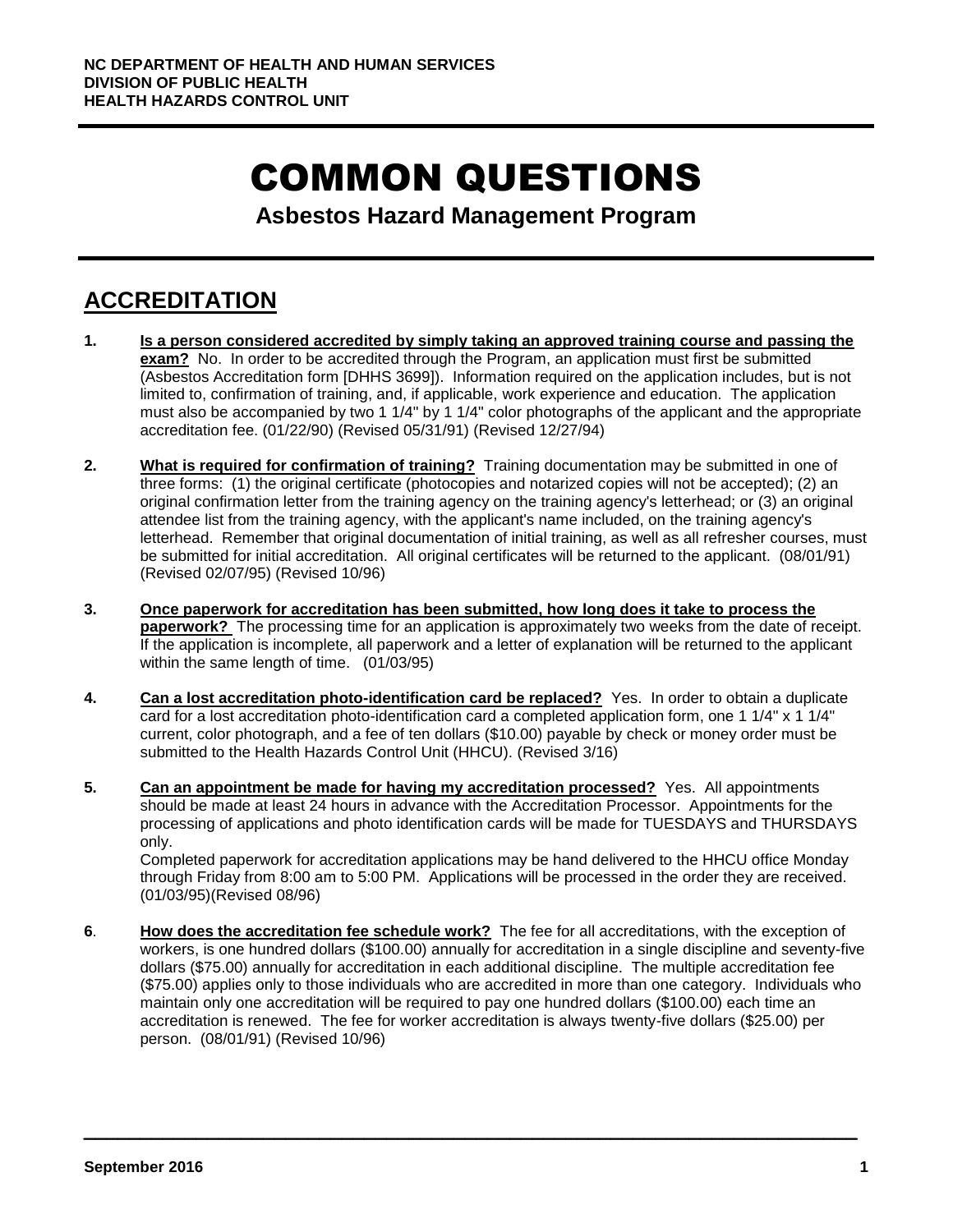- **7. What are the training requirements for accreditation renewal?** To maintain accreditation under the Asbestos Hazard Management Program Rules, a person must take an approved refresher course within twelve (12) months of the initial course or last refresher course. No individual may continue asbestos management activities after the 12th month, unless a refresher course has been completed and they have been reaccredited by the HHCU. If an individual does not obtain the required refresher training within 24 months, the initial training must be repeated prior to issuance of accreditation. (02/07/95)(Revised 10/96)
- **8. What are the training requirements for air monitor and supervising air monitor accreditation?** Air monitors and supervising air monitors shall:
	- 1. (a) Complete a Program approved NIOSH 582 or Program approved NIOSH 582 equivalent; and
		- (b) meet the initial and refresher training requirements for supervisors (a Program approved project monitor refresher course may be substituted for the supervisor refresher course); or
	- 2. Meet the initial and refresher training requirements for a Program approved five-day project monitor course and a Program approved project monitor annual refresher course.

Individuals should contact the HHCU to ensure that training courses are Program approved prior to applying for accreditation. (08/01/91) (Revised 12/17/94; 02/28/95) (Revised 10/96)

- **9. What are the "Professional Status" requirements for supervising air monitors?** All supervising air monitors accredited on or after February 1, 1991, shall be Certified Industrial Hygienists. Professional Engineers and Registered Architects who were accredited as air monitors prior to this date and who have continuously maintained their accreditation may also be accredited as supervising air monitors. (2/05/95)
- **10. May a building owner use non-accredited employees to perform asbestos abatement activities?** Yes. Workers are not required to be accredited when performing small-scale, short-duration activities (SSSD); however, OSHA regulations require training. Small-scale, short-duration activities are tasks such as, but not limited to, the following: removal of asbestos-containing insulation on pipes; removal of small quantities of asbestos-containing insulation on beams or above ceilings; replacement of an asbestoscontaining gasket on a valve; installation or removal of a small section of drywall; removal of small quantities of ACM only if required in the performance of another maintenance activity not intended as asbestos abatement; removal of asbestos-containing thermal system insulation not to exceed amounts greater than those which can be contained in a single glove bag; minor repairs to damaged thermal system insulation which do not require removal; repairs to a piece of asbestos-containing wallboard; and repairs involving encapsulation, enclosure, or removal of small amounts of friable ACM only if required in the performance of emergency or routine maintenance activity and not intended solely as asbestos abatement. Such work may not exceed amounts greater than those which can be contained in a single prefabricated mini-enclosure or glove bag. Such an enclosure shall conform spatially and geometrically to the localized work area, in order to perform its intended containment function. (2/05/95)(Revised 10/96)
- **11. Does an individual need to be accredited when "prepping" a removal site?** Yes. Work area preparation activities require the use of accredited workers. Preparation is part of an asbestos removal, and the proper methods of preparation are taught in the worker and supervisor training courses. If there are special circumstances, such as the erection of scaffolding or wooden walls that involve workers in a specific trade where no contact with asbestos containing materials will occur, this work can proceed with non-accredited workers. (07/15/90) (Revised 12/27/94)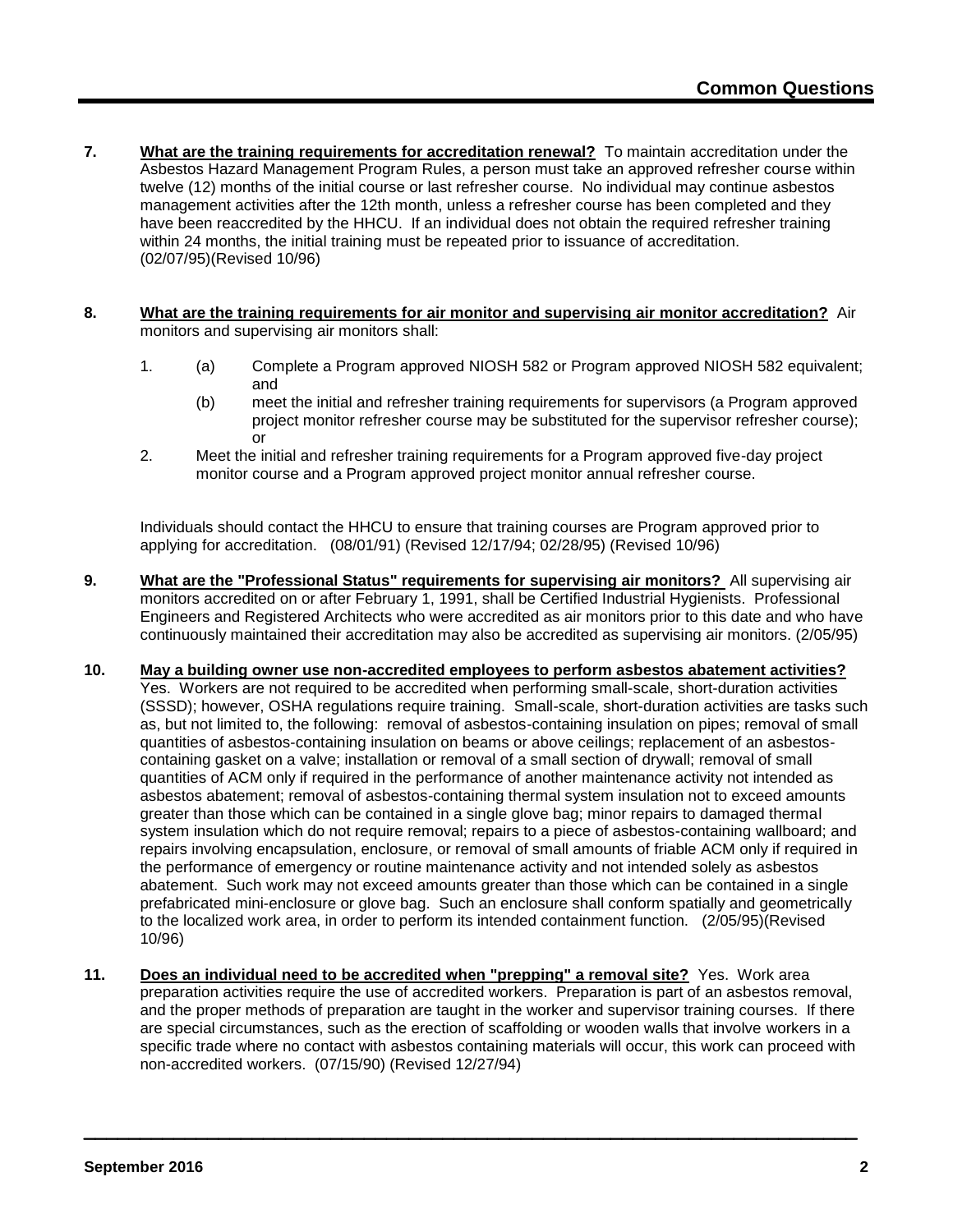**12. When is a worker eligible to begin working on an asbestos removal site?** If the applicant for worker accreditation has submitted a completed application form to the HHCU accompanied by the proper confirmation of training, two 1 1/4" x 1 1/4" color photographs of the applicant, and the accreditation fee, the worker may work up to 90 days without an accreditation issued by the Program. After an application is submitted, you should contact the HHCU to ensure that the application is complete prior to permitting the worker on the job site. This policy applies only to workers and roofing workers. **All other disciplines require accreditation and receipt of the photo-identification card prior to performing asbestos abatement activities.** (08/01/91) (Revised 02/07/95) (Revised 10/96)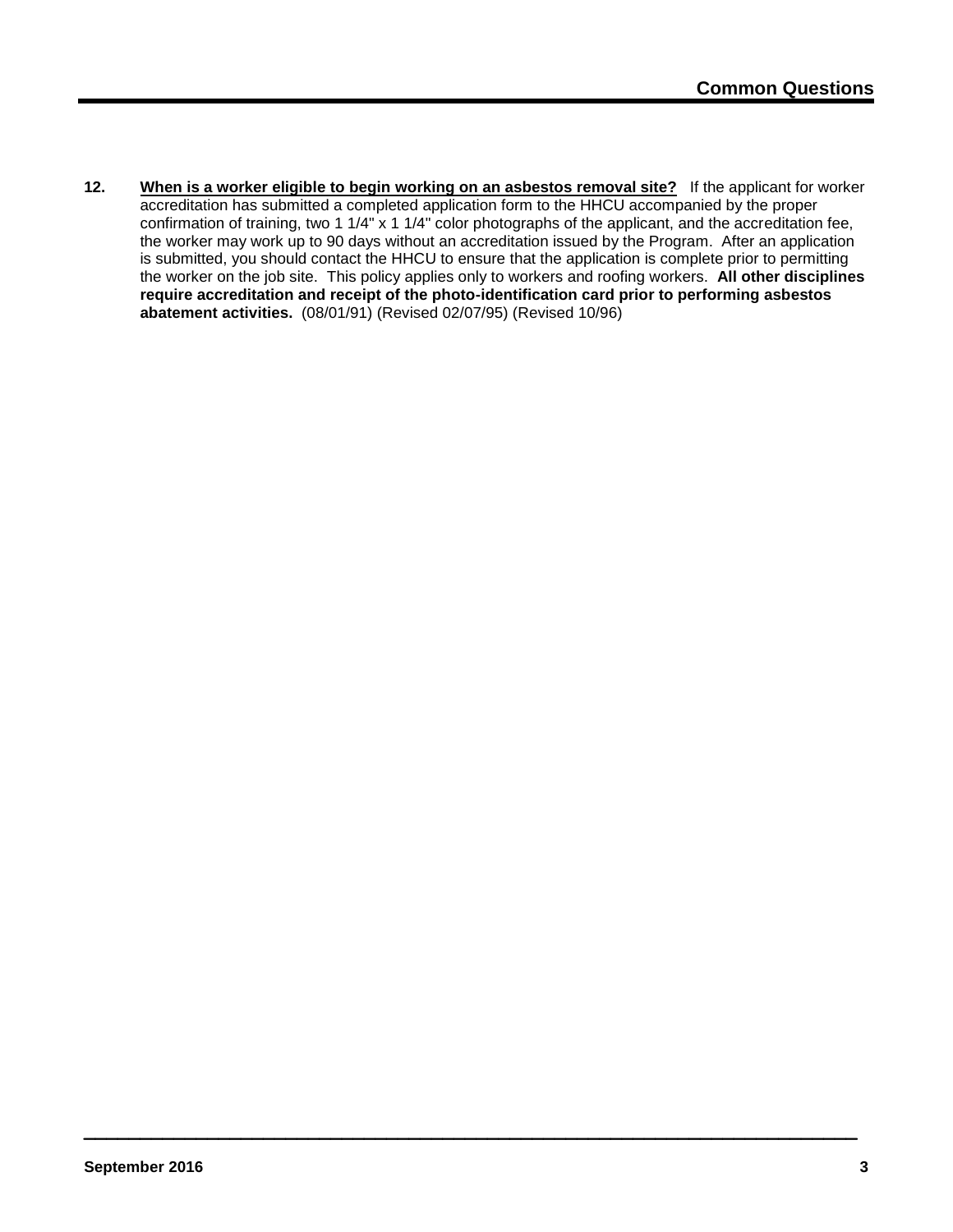### **PERMITS/NOTIFICATIONS**

### **13. When am I required to submit an Asbestos Permit Application and Notification for**

**Demolition/Renovation?** Submitting the Asbestos Permit Application and Notification for Demolition/Renovation Form satisfies the requirements of both the National Emission Standards for Hazardous Air Pollutants (NESHAP) and North Carolina AHMP Rules pertaining to asbestos removals. An Asbestos Permit Application and Notification for Demolition/Renovation Form is to be submitted for the following occurrences:

- A. Individual asbestos removals where 160 square feet, 260 linear feet, or 35 cubic feet or greater of regulated asbestos containing material (RACM) is to be removed.
- B. Nonscheduled asbestos removals involving less than 160 square feet, 260 linear feet or 35 cubic feet of regulated asbestos containing material if the additive total amount of material removed from the facility during a calendar year exceeds 160 square feet, 260 linear feet or 35 cubic feet.

A nonscheduled asbestos removal is a removal required by equipment failure, which is expected to occur within a given period based on past operating experience, but for which an exact date cannot be predicted.

- C. Emergencies involving the removal of 160 square feet, 260 linear feet, or 35 cubic feet or greater of regulated asbestos containing material. An emergency removal is a removal that was not planned, but results from a sudden, unexpected event that, if not immediately attended to, presents a safety or public health hazard, is necessary to protect equipment from damage, or is necessary to avoid imposing an unreasonable financial burden. The emergency removal permit application must be received as early as possible but not later than the working day following the start of the demolition.
- D. Demolition of a building, whether or not it contains asbestos. A demolition is the wrecking or taking out of any load-supporting structural member of a facility together with any related handling operations or the intentional burning of any facility. The moving of a building or structure from one location to another is also considered a demolition.
- E. If the building is being demolished under an order of a State or local government agency, issued because the building is structurally unsound and in danger of imminent collapse. In such cases, the notification is required, but the ten working day notification period is suspended in order to protect the public health. The ordered demolition notification must, however, be received as early as possible, but not later than, the working day following the start of the demolition. Copies of the notification and/or demolition order may be submitted via facsimile, but this submittal does not relieve the owner, or his representative, of the responsibility for submitting the originals by the next working day. (02/08/95) (Revised 08/96)
- **14. When I submit a permit/notification application, must it be on the form provided by the HHCU office?** Yes, it must be submitted on an Asbestos Permit Application and Notification for Demolition/Renovation Form (DHHS 3768-Revised 09/2016). You are free to copy the form or, with prior approval by the Program, create the form. (02/16/95; 8/96; 8/10; 09/2016)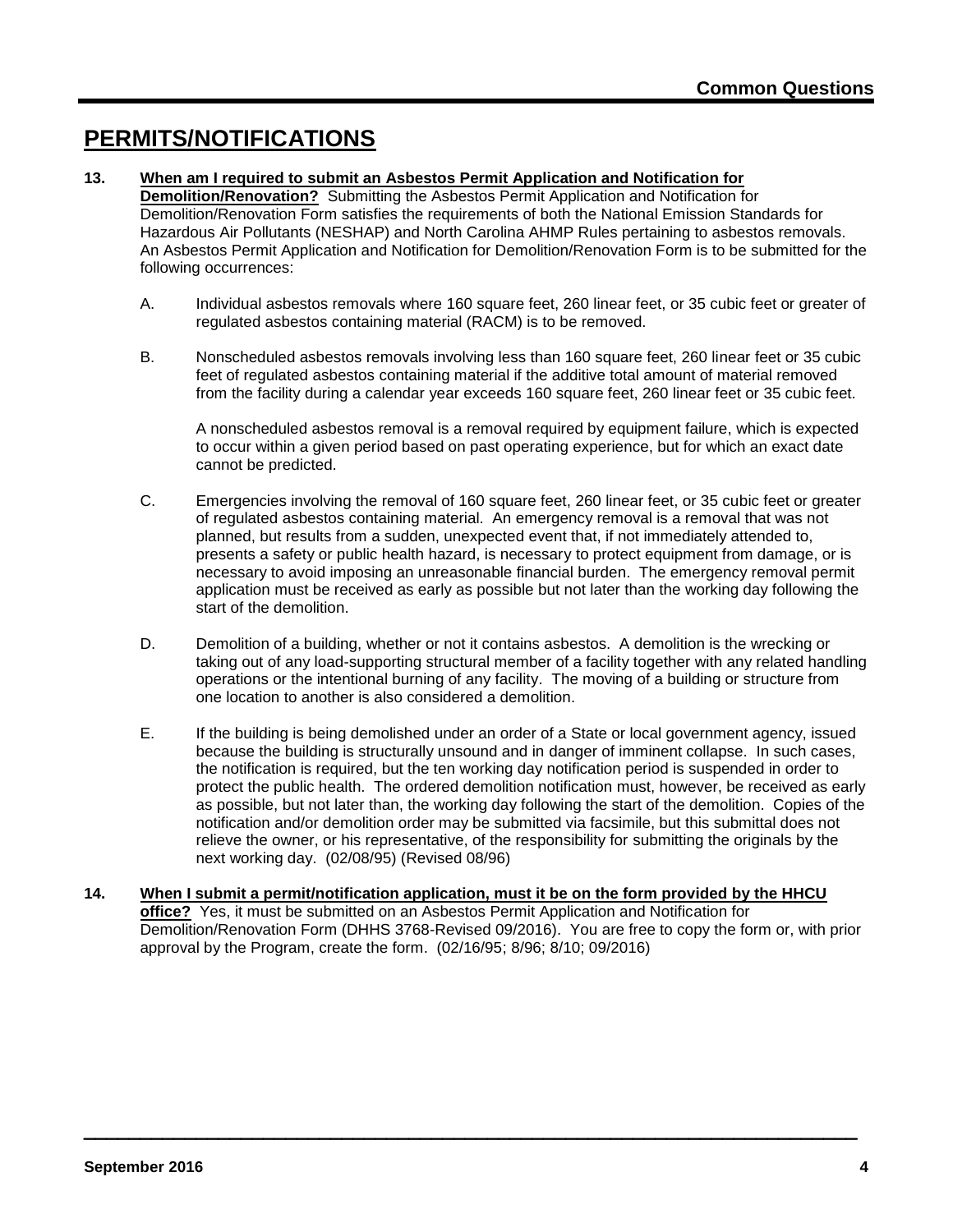### **15. Where should the completed Asbestos Permit Application and Notification for**

**Demolition/Renovation (DHHS 3768) be submitted?** The application/notification should be submitted to the following address if sent via regular postal service:

Permit Secretary NCDHHS – Division of Public Health Health Hazards Control Unit 1912 Mail Service Center Raleigh, North Carolina 27699-1912

If sent overnight express, the completed application should be sent to:

Permit Secretary NCDHHS – Division of Public Health Health Hazards Control Unit 5505 Six Forks Road, 2nd Floor, Room D-1 Raleigh, North Carolina 27609

Permit applications may also be hand delivered Monday through Friday from 8:00 am to 5:00 pm to the HHCU office. (02/08/95)(Revised 08/96)(Revised 8/05)

**16. Are any other forms required to be submitted for asbestos removals or demolition projects in North Carolina?** Possibly - Besides the Health Hazards Control Unit, there are three local programs in the State of North Carolina responsible for enforcing the NESHAP regulations within their jurisdiction. These local programs should be contacted concerning specific requirements for projects conducted in their areas. A permit application submitted to the North Carolina Health Hazards Control Unit may be required under the Program Rules, even when working in the local program areas. The local programs are as follows:

Buncombe County WNC Regional Air Pollution Control Agency 125 South Lexington Avenue, Suite 101 Asheville, North Carolina 28801 Telephone: 828-250-6777

Forsyth County Environmental Assistance & Protection Forsyth County Government Center 201 N. Chestnut Street, 5<sup>th</sup> Floor Winston-Salem, North Carolina 27101 Telephone: 336-703-2440

Mecklenburg County Land Use and Environmental Services Agency—Air Quality 2145 Suttle Avenue Charlotte, North Carolina 28208 Telephone: 704-336-5430

(02/08/95; Revised date: 12/00; 3/07; 3/11, 9/11, 7/12, 9/16)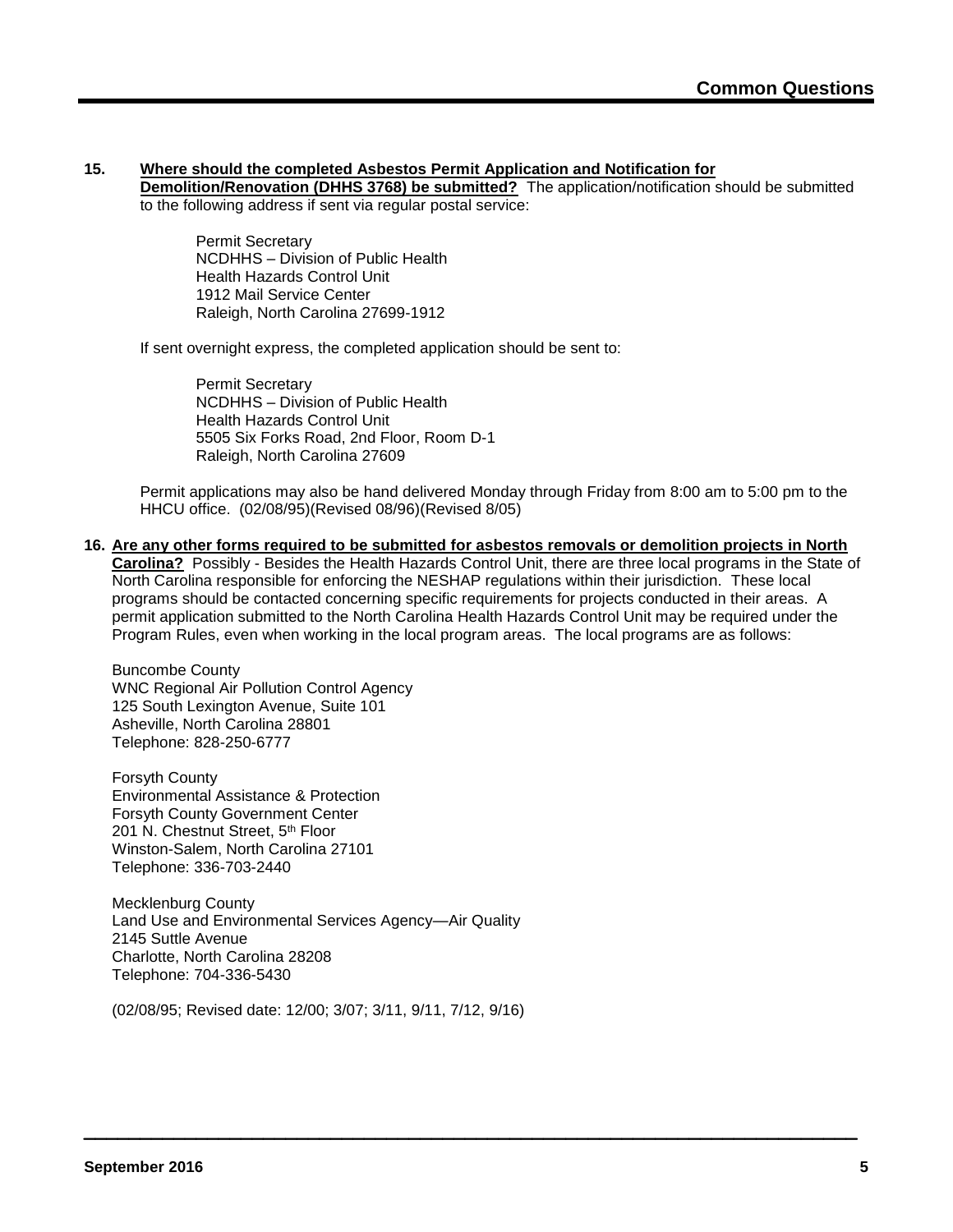- **17. Will incomplete Asbestos Permit Application and Notification for Demolition/ Renovation forms (DHHS 3768) be accepted by the Health Hazards Control Unit?** No. Asbestos Permit Application and Notification for Demolition/Renovation Forms submitted to the Program must be filled out completely to be accepted. If information is missing, the Asbestos Permit Application and Notification for Demolition/Renovation Form will be rejected and returned to the applicant. (02/08/95)(Revised 08/96)
- **18. Does the Health Hazards Control Unit (HHCU) accept telefaxed Asbestos Permit Application and Notification for Demolition/Renovation forms?** No. The HHCU does not accept telefaxed Asbestos Permit Application and Notification for Demolition/Renovation Forms. The Health Hazards Control Unit will accept Asbestos Permit Application and Notification for Demolition/Renovation Forms delivered by U.S. Postal Service, commercial delivery service, or hand delivery. (02/08/95)(Revised 08/96)
- **19. Does the Health Hazards Control Unit (HHCU) accept telefaxed Revision for Permit/Notification forms (HHCU 3768-R, Revised 09/2016)?** Yes. Upon receipt, telefaxed revisions are initialed and dated by Program personnel and then faxed back to the contact person who signed the revision. (02/08/95)(Revised 08/96,09/2016)
- **20. How does the Health Hazards Control Unit (HHCU) calculate the ten working day notification period?** Working days are defined as Monday through Friday, including holidays that fall on any of these days. The date that the completed form is postmarked for delivery to the HHCU office, or, if hand-delivered, the date that the completed form is received at the HHCU office, is the first day of the notification period. Removal or demolition activities may start on the tenth working day. (02/08/95)(Revised 08/96)
- **21. Should the Health Hazards Control Unit (HHCU) be notified of changes in removal dates?** Yes. The permit shall be revised to reflect any change in the removal dates as follows:
	- (1) Revision to a start date for a project that will begin after the start date stated in the approved permit shall be received on or before the previously stated start date or previously revised start date;
	- (2) Revision to a start date for a project that will begin before the start date stated on the approved permit shall be received at least 10 working days before the new start date;
	- (3) Revision to a completion date that will be extended beyond the completion date stated in the approved permit shall be received by the original or previously revised completion date; and
	- (4) Revision to a completion date that will be earlier than the completion date stated in the approved permit shall be received by the new completion date. (02/08/95)(Revised 08/96)
- **22. Are permit revisions going to be required every time the day and hours of work change?** Notification should be made when there is any major permanent change in working hours, such as starting a second shift or deciding to work on weekends. (02/12/95)
- **23. When additional regulated asbestos containing materials are identified for removal during an asbestos removal project, do the additional materials have to be reported?** Yes, and any additional fees that may be applicable shall be paid. (02/12/95)(Revised 08/96)
- **24. Can the ten working day notification be waived if an emergency occurs, such as a boiler failure requiring the removal of 300 square feet of TSI?** Yes. For emergency operations involving asbestos removal of more than 160 square, 260 linear, or 35 cubic feet, the ten working day notice may be waived. The Asbestos Permit Application and Notification for Demolition/Renovation Form shall be postmarked or received by the HHCU office as early as possible before, but not later than, the first working day following the emergency. Applications for emergency asbestos removal permits must be accompanied by a letter from the owner or his representative explaining the cause of the emergency. (02/08/95)(Revised 08/96)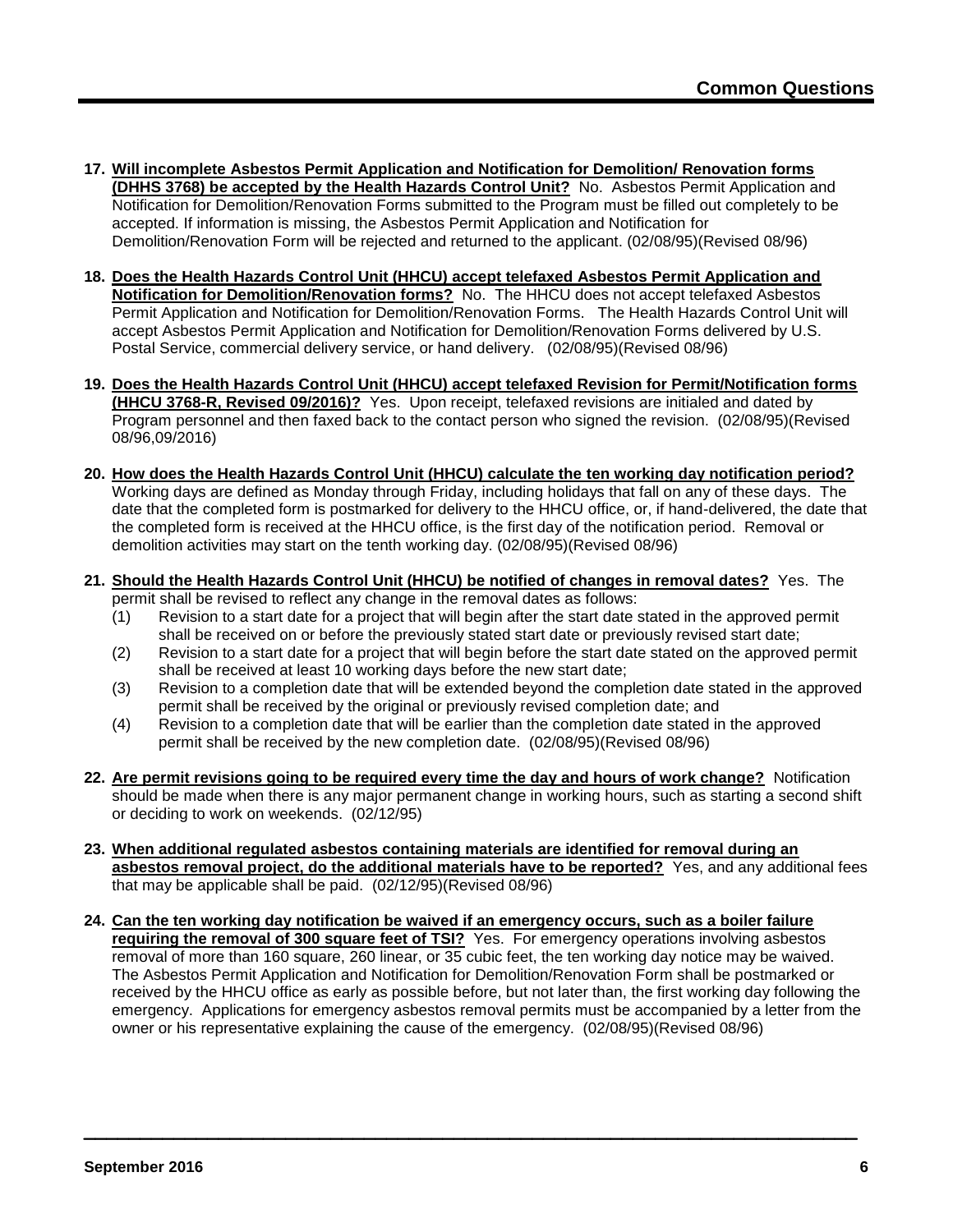- **25. If an owner has a nonscheduled removal permit in place and a boiler fails (routine failure of equipment) requiring the removal of 300 square feet of TSI, can this project be performed as a nonscheduled asbestos removal without further notification or waiting period?** No. It must be performed as an individual asbestos removal and an Asbestos Permit Application and Notification for Demolition/Renovation Form is required. The ten working day notification requirement may be waived in emergency situations. (02/12/95)
- **26. Can a project be placed "on hold"?** Projects may be put on hold, thereby extending the completion date. The work must be completed within twelve (12) months of the original start date. The owner or his representative must submit a revision giving the new start and complete dates prior to resuming work on the project. (02/08/95) (Revised 10/96)
- **27. For demolition projects that involve asbestos removals of less than the threshold amounts of 160 square feet, 260 linear feet, and/or 35 cubic feet, must the asbestos removal be included on the Asbestos Permit Application and Notification for Demolition/Renovation Form (DHHS 3768)?** For demolition projects preceded by asbestos removals of less than 160 square feet, 260 linear feet, or 35 cubic feet of regulated asbestos containing material, there is no requirement to notify the HHCU office of the removal unless the facility has already exceeded the threshold amounts for the calendar year. A notification of ten working days prior to the demolition is required. For demolition projects in Buncombe, Forsyth and Mecklenburg Counties, the local programs should be contacted. (02/08/95) (Revised 10/96)
- **28. Sometimes it is necessary to conduct asbestos removal projects in phases. How does one permit the start and completion date for the different phases?** There are two possibilities for reporting this information:
	- 1) Provide a schedule of the dates the phases are to be conducted with the Asbestos Permit Application and Notification for Demolition/Renovation (DHHS 3768). Complete a Permit/Notification Revision form at the start of each subsequent phase with the type of RACM to be removed, location, additional contract price and fee, if applicable. For projects with multiple units, attach a list of the locations and the amount of RACM to be removed for each unit.
	- 2) If the dates the phases are to be conducted are unknown at the time the Asbestos Permit Application and Notification for Demolition/Renovation Form is submitted, the contractor can submit subsequent permit revisions prior to the start and completion of each phase after the initial project start date. (02/08/95) (Revised 10/96)
- **29. Must Waste Shipment Records be submitted to the Health Hazards Control Unit?** For individually permitted asbestos removals, the waste shipment records shall be postmarked or received within 45 days from the completion date provided on the permit. For nonscheduled asbestos removals, the waste shipment records shall be postmarked or received within 30 days after the end of each quarter. (08/96)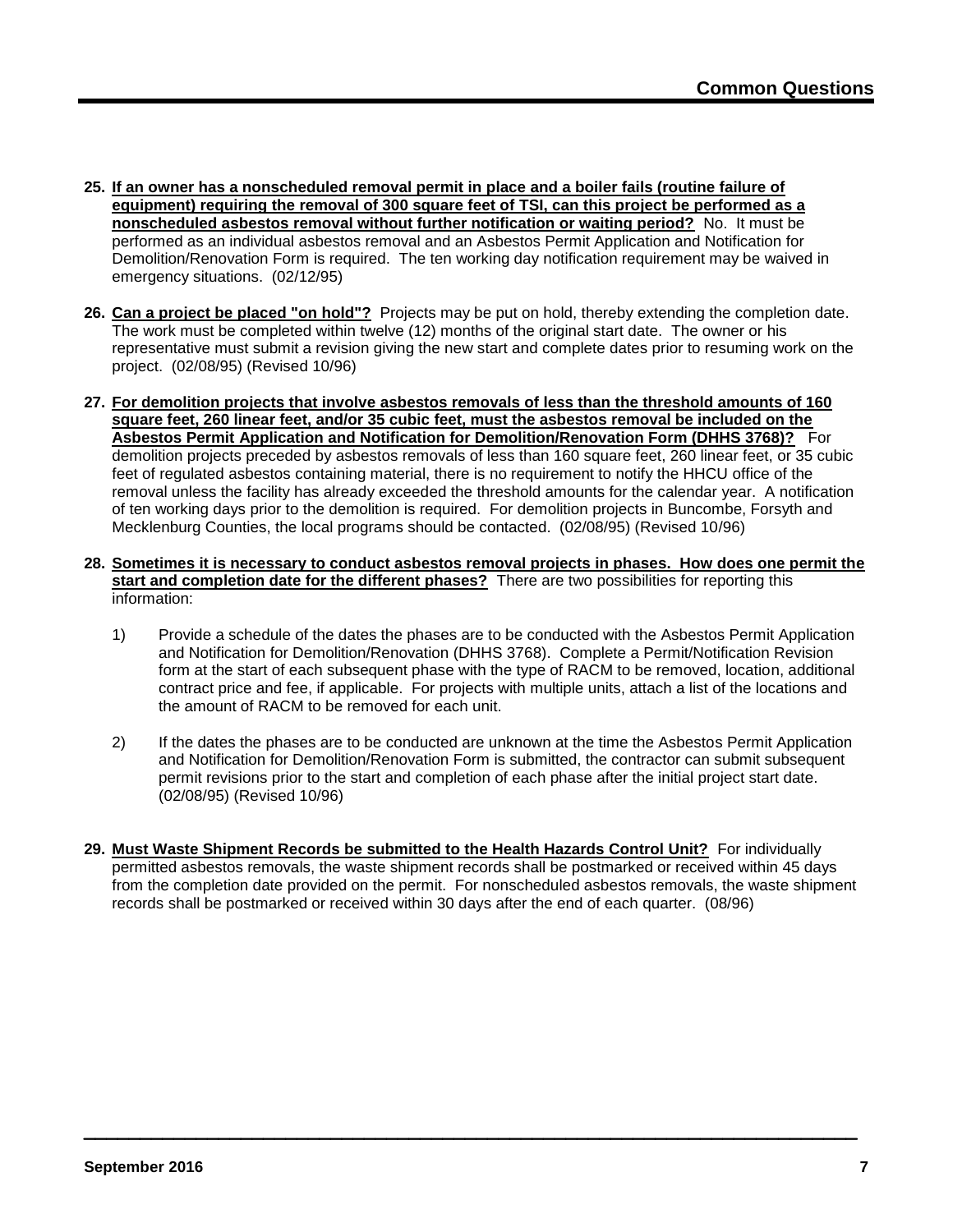# **FEES**

- **30. Is an Asbestos Permit Application and Notification for Demolition/Renovation (DHHS 3768-Revised 09/2016) required for regulated asbestos removal projects (greater than 160SF, 260LF or 35CF) to be conducted in a private residence? Are permit fees required?** Yes, an Asbestos Permit Application and Notification for Demolition/Renovation Form is required. For regulated asbestos removals conducted in private residences, where the owner of the property resides, the owner is exempt from the asbestos removal permit fee. (01/05/95) (Revised 08/96;09/2016)
- **31. How are fees determined when asbestos is being removed from areas of original installation and the areas have become contaminated from the originally installed material, such as pipe insulation that has delaminated in a crawl space?** The permit fee for these areas will be \$.20 per square foot of contaminated area or material - i.e., soil to be removed - plus the appropriate fee [from Block 17 of the Asbestos Permit Application and Notification for Demolition/Renovation (DHHS 3768)] for the square or linear footage of the asbestos containing material remaining intact on the substrate, or 1% of the contract price, whichever is greater. If there is no asbestos containing material remaining intact on the substrate, the permit fee will be \$.20 per square foot of the contaminated area or material, or 1% of the contract price, whichever is greater. (02/08/95)
- **32. How do you calculate the permit fees for removal of regulated Category I asbestos containing roofing materials?** The fee for removal of regulated Category I asbestos containing roofing materials is 1% of the contract price or \$.10 per square foot, whichever is greater. The amount of regulated asbestos containing roofing materials created during removal is calculated based on information found in the NESHAP Interpretative Rule Governing Roof Removal Operations (40 CFR 61, Subpart M, Appendix A). This Rule states that 160 square feet of regulated asbestos containing material is created for each 5580 square feet of Category I asphalt roofing material cut by a rotating blade cutter.

To calculate the square foot fees, divide the total square footage of the roof by 5580. Multiply this number by 160. The resulting number is then multiplied by \$.10 to get the total permit fee. See example below:

Roof area = 22,320 square feet

 $22320 / 5580 = 4$  $4 \times 160 \times $0.10 = $64.00$ 

(02/08/95)(Revised 10/96)

**33. How do you calculate the permit fees for removal of asbestos containing joint compound used in sheetrock/drywall?** The fees are 1% of the contract price or \$.10 per square foot, whichever is greater. To calculate the square foot fees when the joint compound is used only to cover the joints and the nail marks, multiply the total square footage of the wall area by ten percent (10%). The resulting sum is then multiplied by the appropriate permit fee per square foot of material in order to calculate the permit fees. See example below:

1600 total square feet of wall  $X \cdot 10 = 160$  square feet 160 square feet X \$.10/SF = \$16.00

In situations where the joint compound has been used as a skim coat, the entire surface area of the sheetrock/drywall shall be used to calculate the appropriate fees. (02/08/95)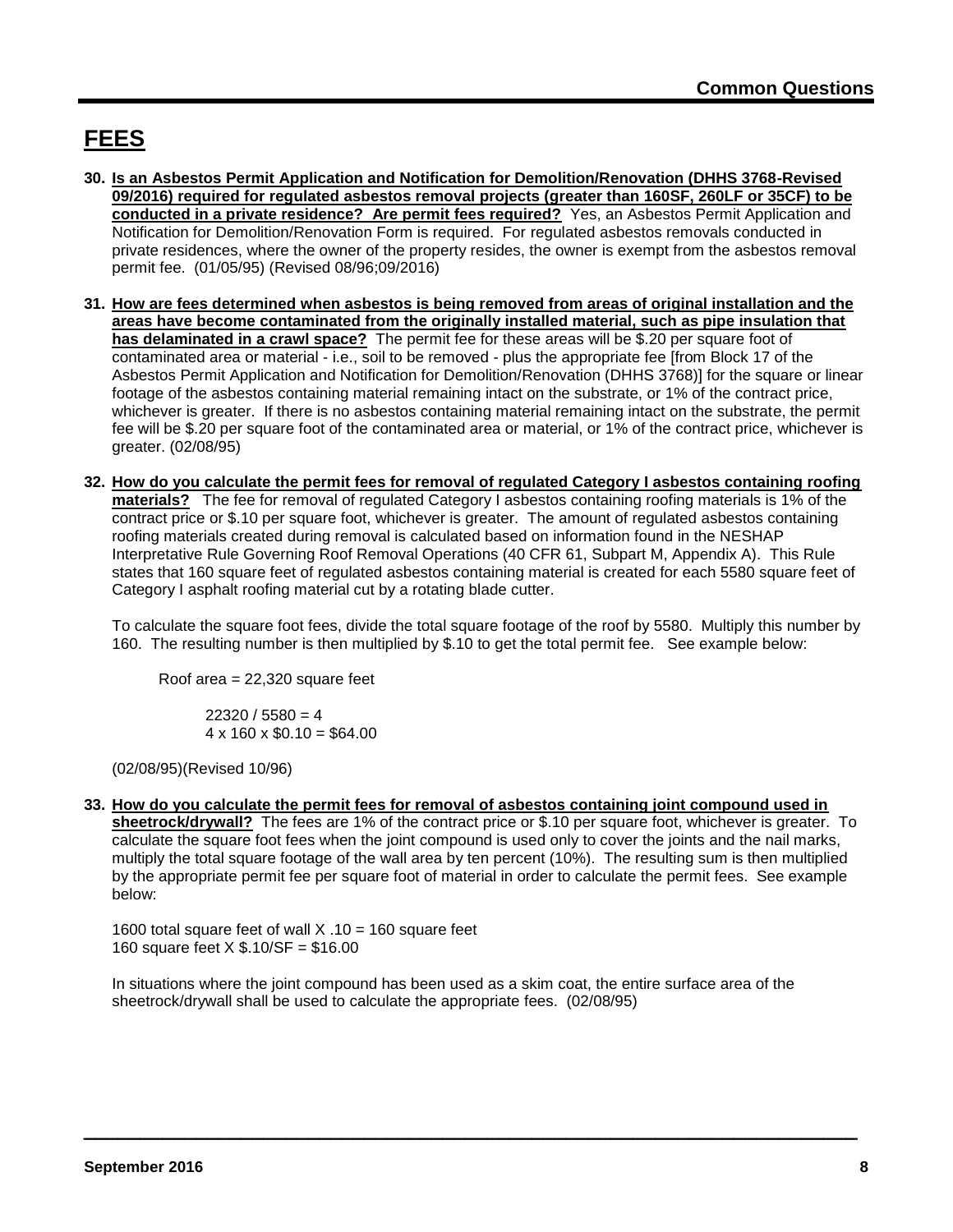**34. How do you calculate permit fees for the removal of regulated asbestos/cement shingles/panels?** The

fees are based upon the tear-off and disposal of regulated asbestos containing cement shingles/panels but not the put-back of new materials. The procedure for calculating the square footage fees for regulated asbestos containing cement shingles/panels is 1% of the contract price or \$.10 per square foot, whichever is greater. See example below:

Example: Asbestos cement shingles/panels area = 22,320 square feet  $22,320 \times$  \$.10 = \$2,232.00

**35. How do you calculate the permit fees for removal of asbestos containing cementitious panels from inside a cooling tower?** Fees for removal of asbestos containing panels used in cooling towers shall be based on the cubic footage of the cooling tower, not the square footage of the panels in the tower, or 1% of the contract price, whichever is greater. See example below:

Cooling tower dimensions - 10 feet high x 10 feet long x 10 feet wide 10 ft x 10 ft x 10 ft = 1000 cubic feet 1000 cubic feet of cementitious panels  $x $0.10 = $100.00$ (02/08/95)(Revised 10/96)

- **36. What is the Health Hazards Control Unit's (HHCU) policy regarding refund of permit fees?** If a contractor submits an Asbestos Permit Application and Notification for Demolition/Renovation Form and the appropriate permit fees for a project, and the project is subsequently canceled, the contractor may request a refund of the permit fees minus a \$200 administrative fee. The contractor may not receive a credit for the permit fees in order to apply them to a subsequent project. (02/08/95)(Revised 08/96)
- **37. When additional regulated asbestos containing materials are identified for removal during an asbestos removal project, do the additional fees have to be reported on a Revision for Permit/Notification Form (HHCU 3768-R)?** Yes. For revisions that add to the amounts of material to be removed, appropriate permit fees for the additional material must be included with the revision, regardless of the amount of material being added to the project. The fees should be calculated using the fee schedule included on the Revision for Permit/Notification Form (HHCU 3768-R). (02/08/95) (Revised 10/96)
- **38. What happens if I submit fees to the Health Hazards Control Unit and my check is returned from the bank because of insufficient funds in my account?** You will be charged a \$25.00 processing fee and, thereafter, payment will have to be in the form of a money order or a certified check. (02/14/95) (Revised 10/96, 7/12)
- **39. Are fees required for the removal of regulated asbestos containing materials in buildings scheduled for demolition?** Fees for the removal of greater than 160 square feet, 260 linear feet, and 35 cubic feet of regulated asbestos containing material are required for buildings scheduled to be demolished. However, the fees shall not exceed \$1,500.00. For asbestos removals where the fees would have normally exceeded \$1,500.00, an original letter from the owner documenting that the building is scheduled for demolition needs to accompany the permit. The letter should be addressed to the HHCU and should state when the building will be demolished. Notification requirements for the demolition of the building are still applicable. If permit application and demolition notification are made on the same form, no letter is required. Demolition means razing a building or structure, or portion thereof, to the ground. (10/96; 9/09)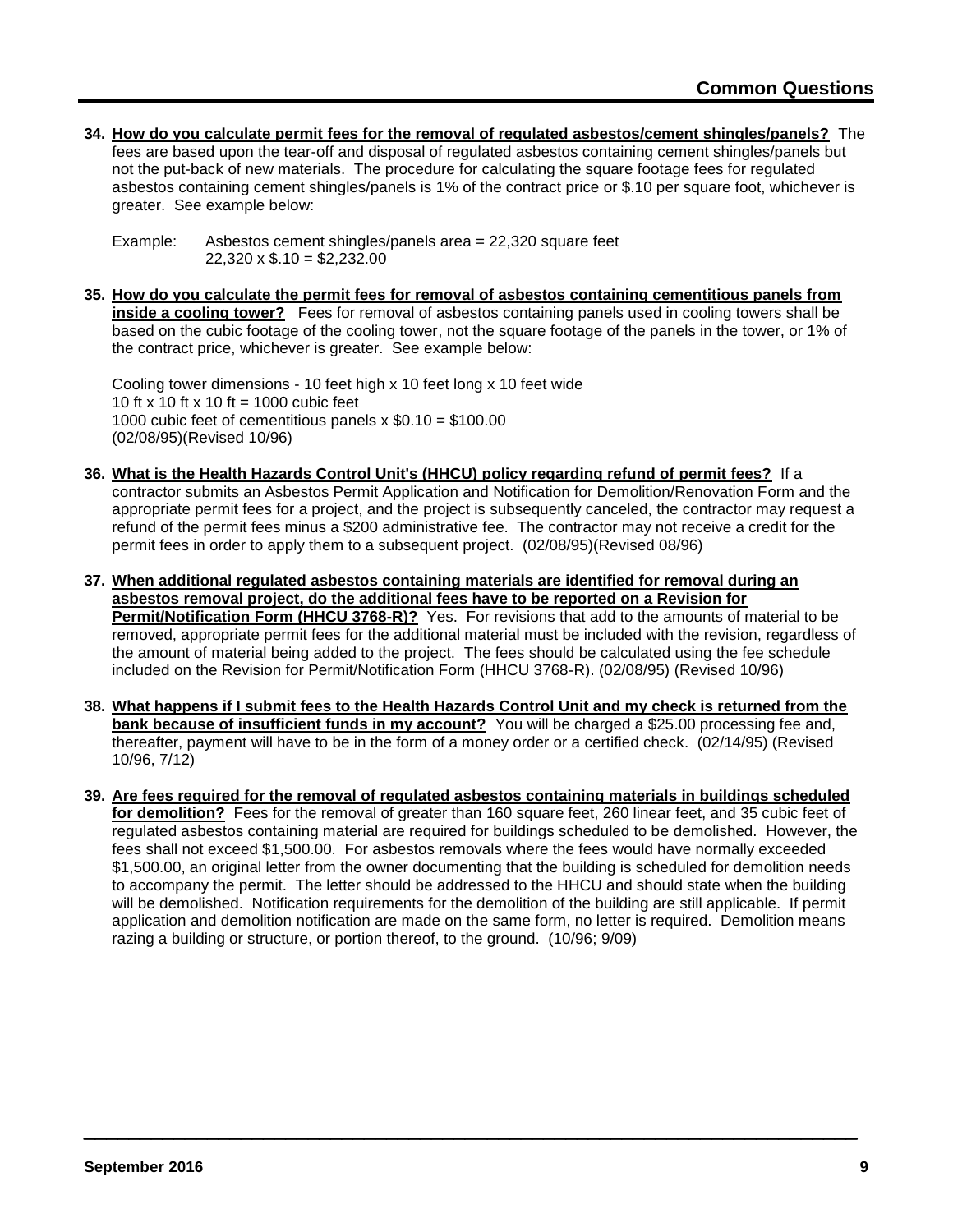### **AIR MONITORING AND FINAL AIR CLEARANCE**

- **40. What are the responsibilities of the supervising air monitor?** A supervising air monitor is responsible for the following activities associated with an asbestos removal:
	- 1. Preparing and implementing a written abatement project monitoring plan for removals.
	- 2. Directing, coordinating and approving all activities of air monitors working under his/her supervision.
	- 3. Ensuring that ambient air sampling results shall be on site.
	- 4. Personally inspecting individually permitted asbestos removals.
	- 5. Preparing a written, signed and dated report documenting all site visits made to the removal project, the final visual inspection, and all ambient and clearance air sampling conducted. (02/08/95) (Revised 10/96)
- **41. Do the Asbestos Hazard Management Program Rules require transmission electron microscopy (TEM) analysis for clearance air sampling on non-school asbestos removals?** Clearance air sampling is required for all permitted asbestos removals that are conducted in public areas. The type of analysis used will be dependent on the size of the project. TEM analysis is required for individually permitted removals of more than 3000 square, 1500 linear or 656 cubic feet of regulated asbestos containing material. TEM or phase contrast microscopy (PCM) analysis can be used for clearance air samples collected for permitted removals, less than these threshold amounts, performed in public areas. When conducting clearance air sampling, the sampling protocol used shall follow the AHERA regulations, 40 CFR 763 Subpart E. (01/22/90) (Revised 12/27/94) (Revised 10/96)
- **42. Is final air clearance needed or required after an asbestos removal project in a building that is going to be demolished?** For individually permitted asbestos removal projects in public areas of buildings scheduled for demolition, at least phase contrast microscopy sampling and analysis shall be conducted in accordance with 40 CFR Part 763, Subpart E after the asbestos removal project is complete. (01/22/90)(Revised 12/27/94)(Revised 08/96)
- **43. If a permit is submitted for the removal of greater than 3000 square feet, 1500 linear feet, or 656 cubic feet of asbestos in a public area, but the material is in more than one containment area (three different areas in a building or three hundred and thirty dormitory rooms), is a design, project monitoring plan, and TEM clearance required?** Projects involving the removal of greater than 3000 square, 1500 linear, or 565 cubic feet of regulated asbestos containing material from a public area must have a project monitoring plan and design. If the amount of RACM removed from a containment area is greater than 160 square feet, 260 linear feet or 35 cubic feet, TEM clearance is required. If the amount of RACM removed is less than 160 square feet, 260 linear feet or 35 cubic feet, either TEM or PCM clearance may be used. Contiguous portions of materials which are to be removed as part of the same project or at approximately the same time shall not be separated into smaller containments in order to circumvent the requirement for TEM clearance. Note: One factor to remember in calculating amounts of material to be removed is that square, linear, and cubic footage are separate categories and they are not added together to determine whether TEM clearance should be used. (02/08/95) (Revised 10/96)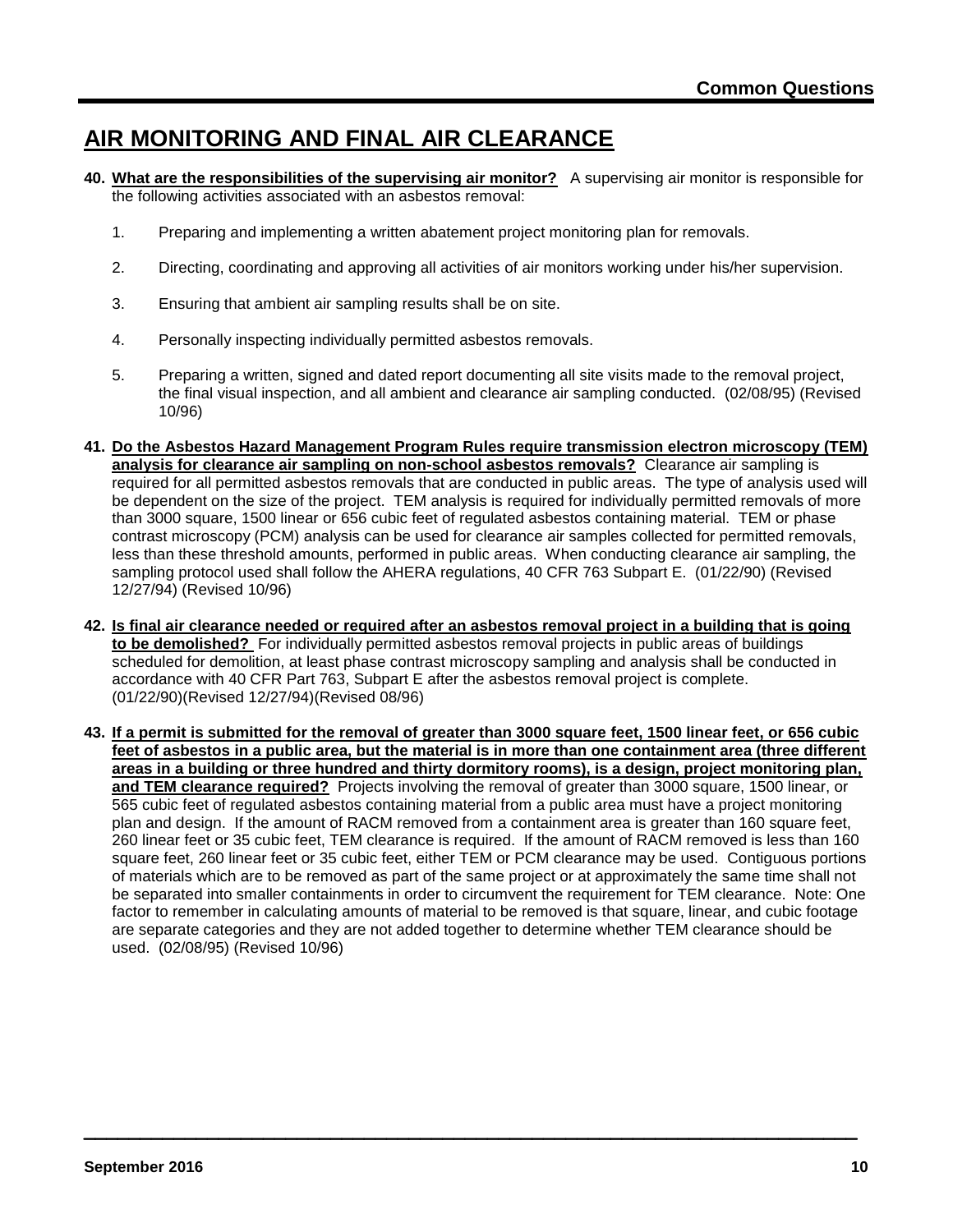- **44. How should "aggressive" air sampling be performed?** Prior to air monitoring, floors, ceilings, and walls should be swept with the exhaust of a minimum one horsepower leaf blower. The EPA document, Guidance for Controlling Asbestos-Containing Materials in Buildings (EPA 560/5-85-024), recommends that this blower be used for at least 5 minutes per 1000 square feet of floor. Stationary fans should be placed in locations which will not interfere with air monitoring equipment. The fan air is directed toward the ceiling. One fan should be used for each 10,000 cubic feet of work area. Aggressive air sampling is not appropriate for dirt floor crawl spaces. (01/22/90) (Revised 02/08/95)
- **45. Can a supervisor collect ambient, clearance and personal samples?** Ambient and clearance air samples are required to be collected by an accredited air monitor. Personal samples are an OSHA requirement and can be collected by the supervisor as long as the supervisor meets the definition of "competent person" in the OSHA standard. (02/12/95) (Revised 10/96)
- **46. Is ambient air sampling required while an asbestos removal project is in progress?** Ambient air sampling shall be conducted in public areas adjacent to the work area for all individually permitted asbestos removal projects. Initial sampling shall be conducted on the day that regulated asbestos containing material removal begins and shall continue on a daily basis unless, or until, the supervising air monitor specifies differently. (08/96)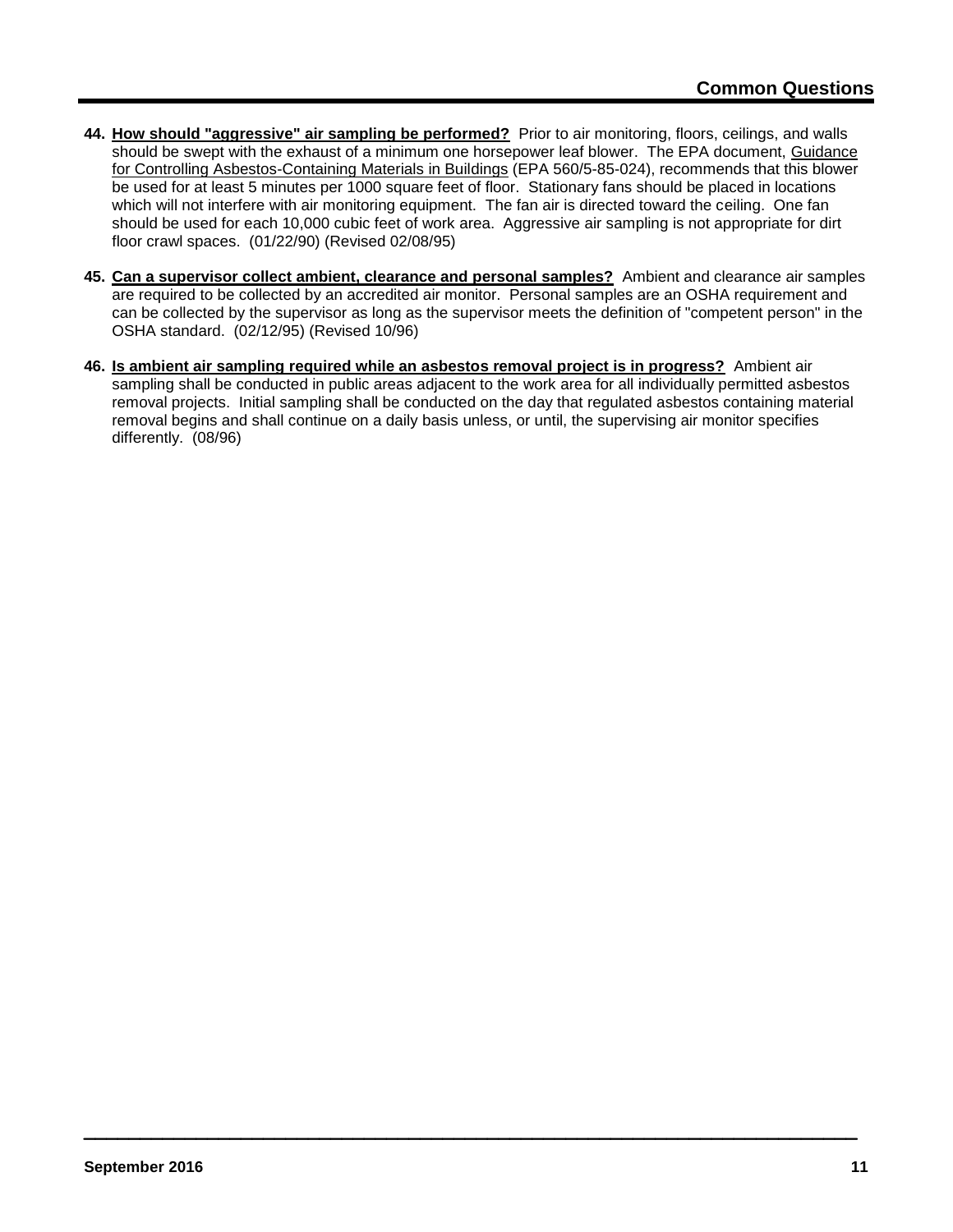# **AHERA REINSPECTIONS**

- **47. When must a reinspection be completed?** The first reinspection should be completed within three years from the effective date of the management plan. Subsequent reinspections should be completed within three years from the date of the last reinspection. For example, if the first reinspection was conducted on July 9, 1992, then the next reinspection must be conducted on or before July 9, 1995. If there is any question on an inspection or reinspection due date for a particular school, please refer to the reinspection date specified on the AHERA Reinspection Report Form (DHHS 3778) included with the Management Plan for that school. (01/03/95) (Revised 10/96)
- **48. What is required for a reinspection under the AHERA regulations?** The AHERA regulations under 40 CFR 763.85(b) specify the methodology which is to be used during the reinspection. The reinspection is to be performed by a North Carolina accredited inspector. In each area of a school building, the inspector must:
	- 1. Visually reinspect and assess all friable known or assumed asbestos containing building materials (ACBM);
	- 2. Visually inspect and touch all previously identified non-friable ACBM to determine if it has become friable;
	- 3. Identify areas that have become friable since the last inspection; and,
	- 4. Conduct assessment of all ACBM.
	- 5. If bulk samples are to be collected for an area of previously assumed ACBM, then sampling should be conducted in accordance with AHERA regulations.

Within thirty (30) days after the reinspection, the inspector is required to submit reinspection information to the LEA for inclusion in the Management Plan. This information includes:

- 1. Reinspection date, North Carolina accreditation number, name and signature of the inspector, and any changes in the condition of known or assumed ACBM.
- 2. Information concerning any samples collected during the reinspection, including a description of the manner used to determine sampling locations, the name and signature of the accredited inspector who collected the samples, and the inspector's North Carolina accreditation number.
- 3. Reports of any assessment of friable or non-friable ACBM.

In addition to the information above, the LEA must have a North Carolina accredited management planner provide response action recommendations for homogeneous areas of ACBM that have been reclassified. These must be in line with assessment classifications as specified in the AHERA regulations.

Each LEA should determine if additional activities are required during reinspection. A few of the possibilities are as follows:

- 1. Identify homogeneous areas of suspect ACBM that are not currently included in their management plan.
- 2. Collect additional bulk samples to substantiate whether a suspect ACBM is in fact ACBM. The LEA may consider collecting multiple samples of suspect non-friable ACBM. Recent guidance from EPA recommends that sample analysis of floor tiles should be conducted by Transmission Electron Microscopy (TEM).
- 3. Review the response action recommendations and schedule to ensure that they are appropriate for current conditions. This may also ensure that the LEA is not locked into an unreasonable or unjustified time frame.
- 4. Conduct a complete audit of all recordkeeping and documentation. This would include a review of abatement project records and training (Awareness and O&M) that had been conducted in the previous three years. (08/01/91) (Revised -01/03/95) (Revised 10/96)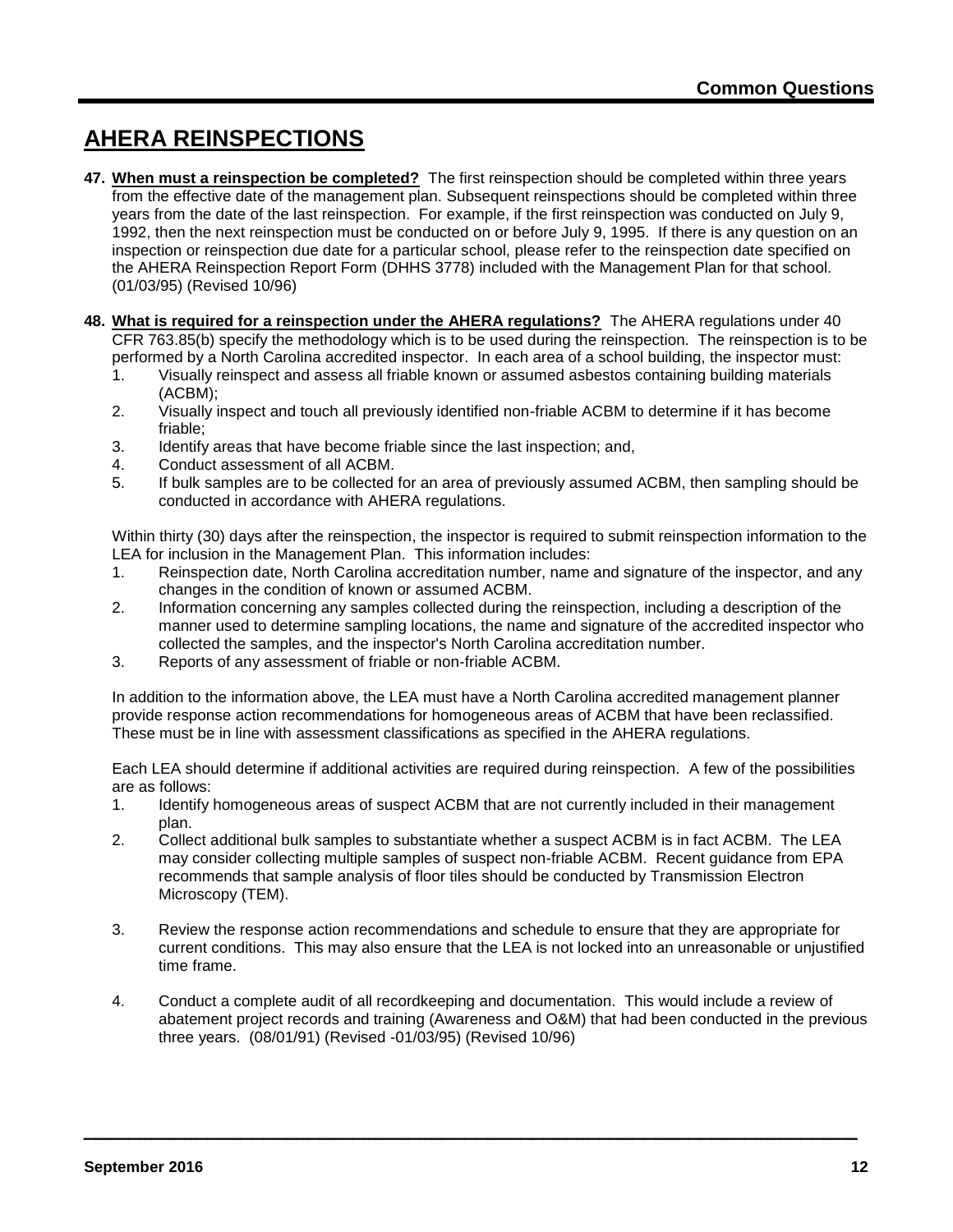- **49. What must be submitted to the State?** All information required to be documented under the AHERA regulations for reinspections are to be reported on the following state forms:
	- AHERA Management Plan Cover Sheet (DHHS 3531)
	- AHERA Reinspection Report (DHHS 3778)
	- AHERA Reinspection Report Comments (DHHS 3779)

Copies of these forms are available upon request from this office. The reinspection reports are to be submitted to the HHCU within 120 days of the actual on-site reinspection. (05/31/91) (Revised 03/09/95)(Revised 08/96)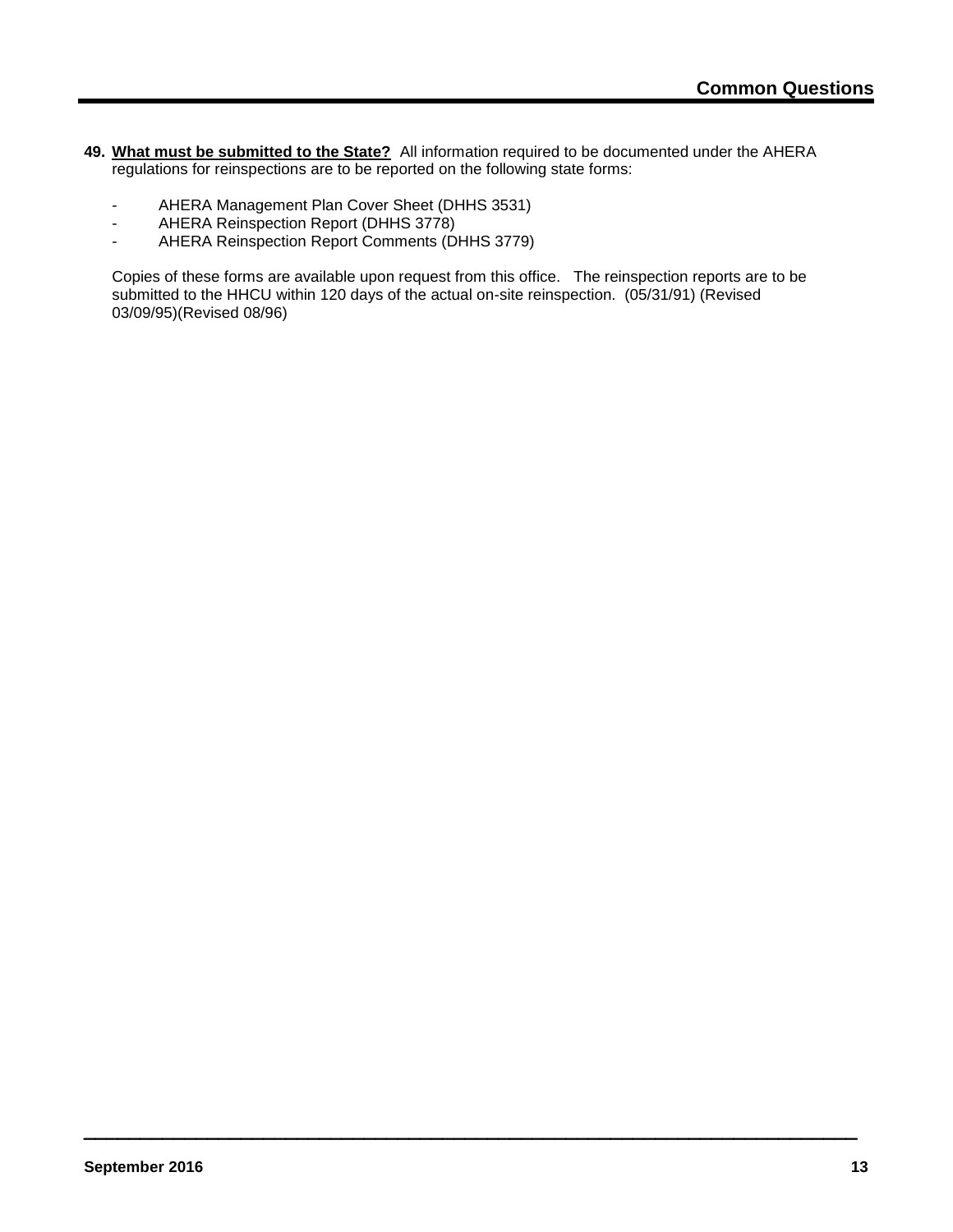### **GENERAL QUESTIONS**

### **50. How are public areas defined under the Asbestos Hazard Management Program (AHMP) Rules?**

According to NC General Statute 130A, public areas are those areas in any building other than a residence that are not covered under OSHA. Further, in the AHMP Rules, a public area is defined as any area to which access by the general public is not usually prohibited, or is not usually limited to access by escort only. A residence is any single family dwelling or any multifamily dwelling of fewer than 10 units. Examples of public areas may include offices, malls, theaters, restaurants, hotels, motels, dormitories, hospitals, state owned buildings, federal, city, or county buildings, and other areas in commercial and industrial establishments which are open for access by the public. (01/05/95)(Revised 08/96)

- **51. Are North Carolina's Asbestos Hazard Management Program Rules applicable on Federal property?** Yes. All of North Carolina's Asbestos Hazard Management Program Rules are applicable to Federal property, including permitting, fees, and accreditation requirements. (04/01/91) (Revised 05/31/91)
- **52. What materials must be maintained on site during an asbestos removal?** The following shall be maintained on site during asbestos removals and be immediately available for review by the Program:
	- (1) a copy of the asbestos removal permit issued by the Program and copies of all revisions with the Program's confirmation of receipt;
	- (2) a copy of applicable asbestos abatement design and project monitoring plan;
	- (3) photo identification cards issued by the Program for all accredited personnel performing asbestos management activities. (Note: Photocopies of the identification cards are unacceptable); and
	- (4) ambient air sampling results. (02/8/95)
- **53. Who gives permission to remove asbestos dry?** The person requesting approval for dry removal must submit a written application along with all pertinent data justifying the need for dry removal to the Health Hazards Control Unit (HHCU). However, in the three (3) counties with Local Air Pollution Control Programs (Buncombe, Forsyth, and Mecklenburg), a written application for dry removal should be submitted to the local Asbestos Coordinator. (04/01/91) (Revised -5/31/91) (Revised -1/1/95)(Revised 08/96)
- **54. Is the removal of asbestos-containing floor tile regulated by the Asbestos Hazard Management Program Rules?** As long as asbestos-containing floor tile is removed substantially intact - no small fragments or dust generated - it is not considered regulated asbestos-containing material. Removal of non-regulated asbestos-containing material does not require the use of accredited asbestos abatement personnel or an asbestos removal permit. If the asbestos containing floor tile is not removed substantially intact, then it is considered a regulated material and all accreditation and permitting/notification requirements apply. (01/04/95).
- **55. Is the removal of asbestos-containing siding regulated by the Asbestos Hazard Management Program Rules?** If this material is in good condition and can be removed substantially intact - no small fragments or dust generated - then it is not considered regulated asbestos-containing material and does not require the use of accredited personnel or an asbestos removal permit. Minor breakage that may occur during careful removal of the siding does not result in the material becoming regulated; however, if the siding is not removed substantially intact, and it becomes regulated then all accreditation and permitting/notification requirements apply. (1/5/95)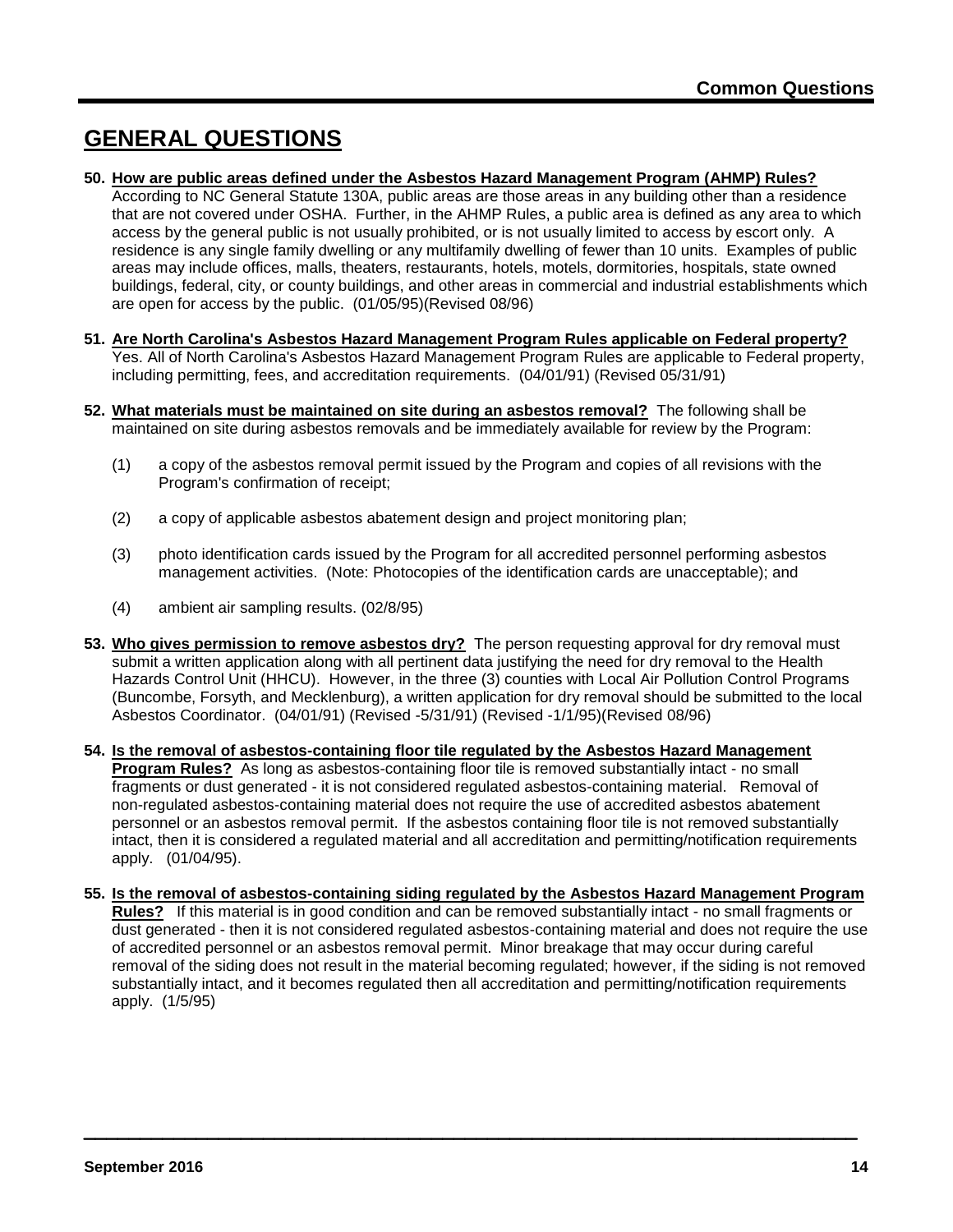### **56. Is the removal of asbestos-containing roofing materials regulated by the Asbestos Hazard Management Program Rules?**

Asbestos containing asphalt roofing products and asbestos-cement shingles would be considered Regulated Asbestos Containing Material (RACM) and therefore regulated by the Asbestos Hazard Management Program rules under the following conditions:

- (1) 160 square feet of friable asbestos containing roofing material will be removed.
	- (a) Friable means the material, when dry, can be crumbled, pulverized, or reduced to powder. This applies to both asphalt roofing products and asbestos-cement shingles.
	- (b) Asphalt roofing products would be considered friable if it has deteriorated to a point that it is no longer pliable.
- (2) 5580 square feet of non-friable asbestos containing asphalt roofing material, such as built up roofing, will be removed using a rotating blade cutter.
- (3) 160 square feet of non-friable asbestos-cement shingles will be removed using techniques that will create friable ACM.

Minor breakage that may occur during careful removal of the shingles does not result in the material becoming regulated; however, if the shingles are not removed substantially intact, they become regulated and all accreditation and permitting/notification requirements apply. (01/05/95) (Revised10/96)

**57. Is the removal of asbestos containing materials regulated by other Agencies?** Yes. The asbestos regulations under the Occupational Safety and Health Act (OSHA) and North Carolina Solid Waste Laws are also applicable to asbestos removal projects. While the EPA's regulations and AHMP Rules may not be applicable to non-regulated ACM removals, OSHA and Solid Waste requirements may be. For additional details on the OSHA requirements, you may contact:

Education and Training Bureau North Carolina Department of Labor Occupational Safety and Health Division (919) 807-2875.

For details on disposal requirements, contact the local landfill in your area prior to removal.

Also, there are three local programs in North Carolina responsible for enforcing the NESHAP regulations within their counties. The local programs are as follows:

Buncombe County WNC Regional Air Pollution Control Agency 125 South Lexington Avenue, Suite 101 Asheville, North Carolina 28806 Telephone: 828-250-6777

Forsyth County Environmental Assistance & Protection Forsyth County Government Center 201 N. Chestnut Street, 5th Floor Winston-Salem, North Carolina 27101 Telephone: 336-703-2440